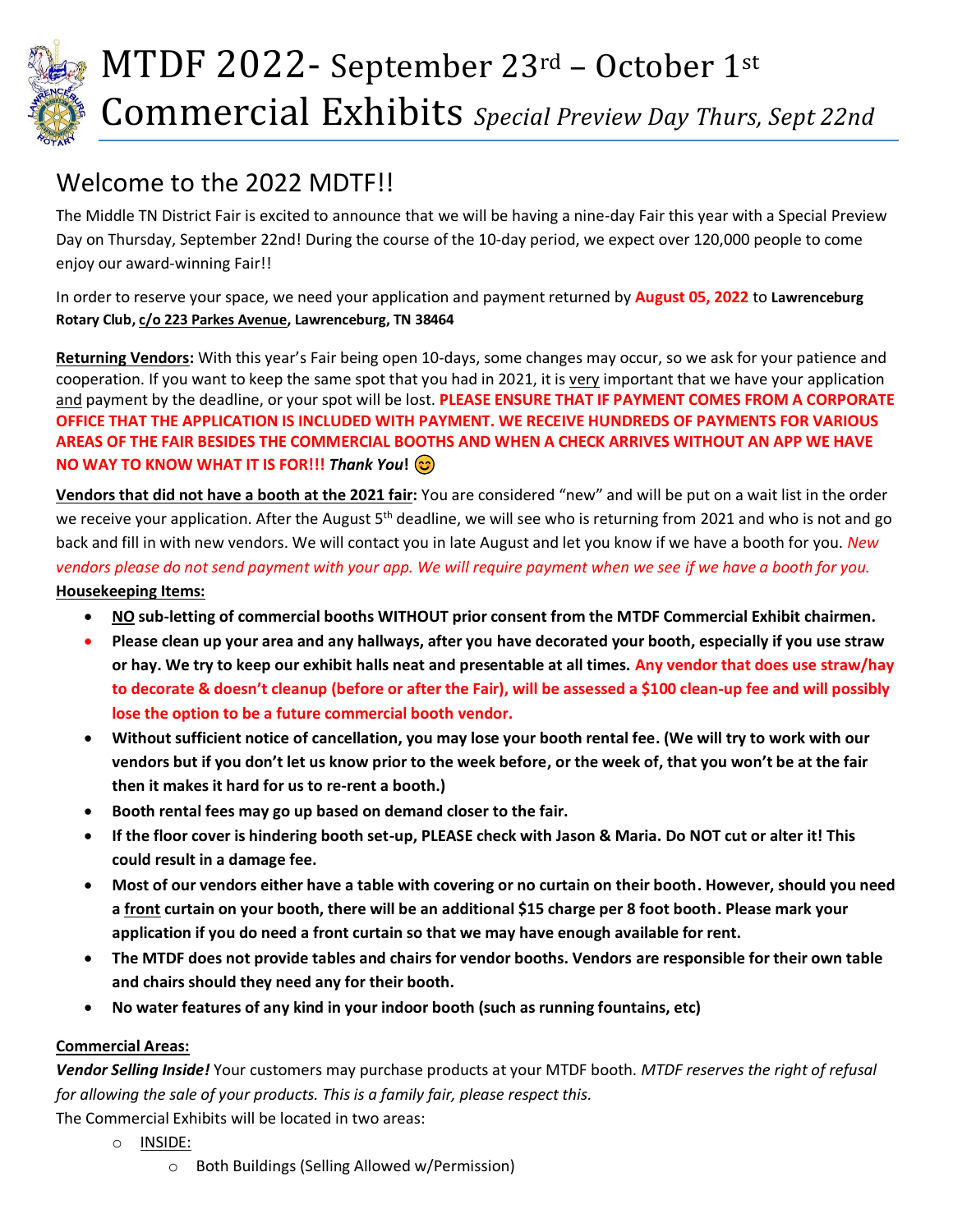- o OUTSIDE:
	- o Outside Commercial Areas (Selling is Allowed)
	- o **We will coordinate your set-up time if you are setting up after Thurs, Sept 20th**
	- o There were new electrical requirements for 2021. If you use power in your OUTSIDE booth, please contact us to see what those new requirements are!!

Tent colors for **outside** booths must be white, blue, or logoed with your brand. All others must be approved by MTDF. *If you need to rent a tent, Purcell's Tents is a local vendor- 931-629-4417.*

*Vendors Giving Items Away:* If you want to give away items from your booth, MTDF has to approve the item first. *MTDF reserves the right of refusal in allowing a vendor to give away an item. This is to be fair to our vendors that are selling items. No food or drink giveaways are allowed except individually wrapped candy.*

The buildings have concrete floors, AC, and both contain a large roll up door for easy set-up and take down. The booth contains pipe and drape to separate the space with the back wall being 8' in height. Adjacent booths can be rented to enlarge your overall booth size, depending on availability.

- **Electricity must be requested (120V Receptacles)**
- **Wi-Fi Access is available, but we do not guarantee this service**

Each company or person renting a booth will receive two weekly fair passes, plus one regular commercial parking pass. These can be picked up at the fair office *after your booth is set-up.*

- **Parking (Jackson Street Gate)**
	- o **You are not guaranteed a parking spot just because you have a regular commercial parking pass.**
	- o **ALL Parking Passes must be displayed on your automobile front window.**

**Commercial parking is located at the Jackson Street Gate.**

#### **Set Up Times:**

The buildings will be available to exhibitors on Saturday, Sept.  $17^{\text{th}}$   $-$  Wednesday, Sept. 21<sup>st</sup> from 9AM – 10PM, and on Sunday, Sept. 18th from 1PM – 10PM. **ALL booths must be setup by 10PM on Wednesday, Sept. 21st .** However, if you need a weekend (Sept 25<sup>th</sup>) set-up time, we will work with you on a time. The Exhibit Hall will open to the public on Thursday, Sept. 22<sup>nd</sup> at 5PM.

#### **Security:**

The MTDF offers security, but we are not responsible for missing or damaged items. Please monitor your booth and use caution when displaying items. A Security person will be on duty during the open times of the Commercial Buildings. **There will be NO security during the setup times**.

#### **Tear-Down Times:**

Tear-down times are Sunday, Oct 2<sup>nd</sup> from 1PM to 10PM and Monday, Oct 3<sup>rd</sup> from 8AM to 4PM. Tearing down prior to the Fair closing can result in the forfeiture of future booth rental at the MTDF.

#### **Additional Help:**

**Our fair office will be open the Tuesday after Labor Day in September during the daytime hours. The office number is 931-762-4678.**

**NOTE: Exhibitors wanting to have concessions in the FOOD COURT need to contact Billy Story at 931-853-6405 or Scott Beasley at 931-629-7465.**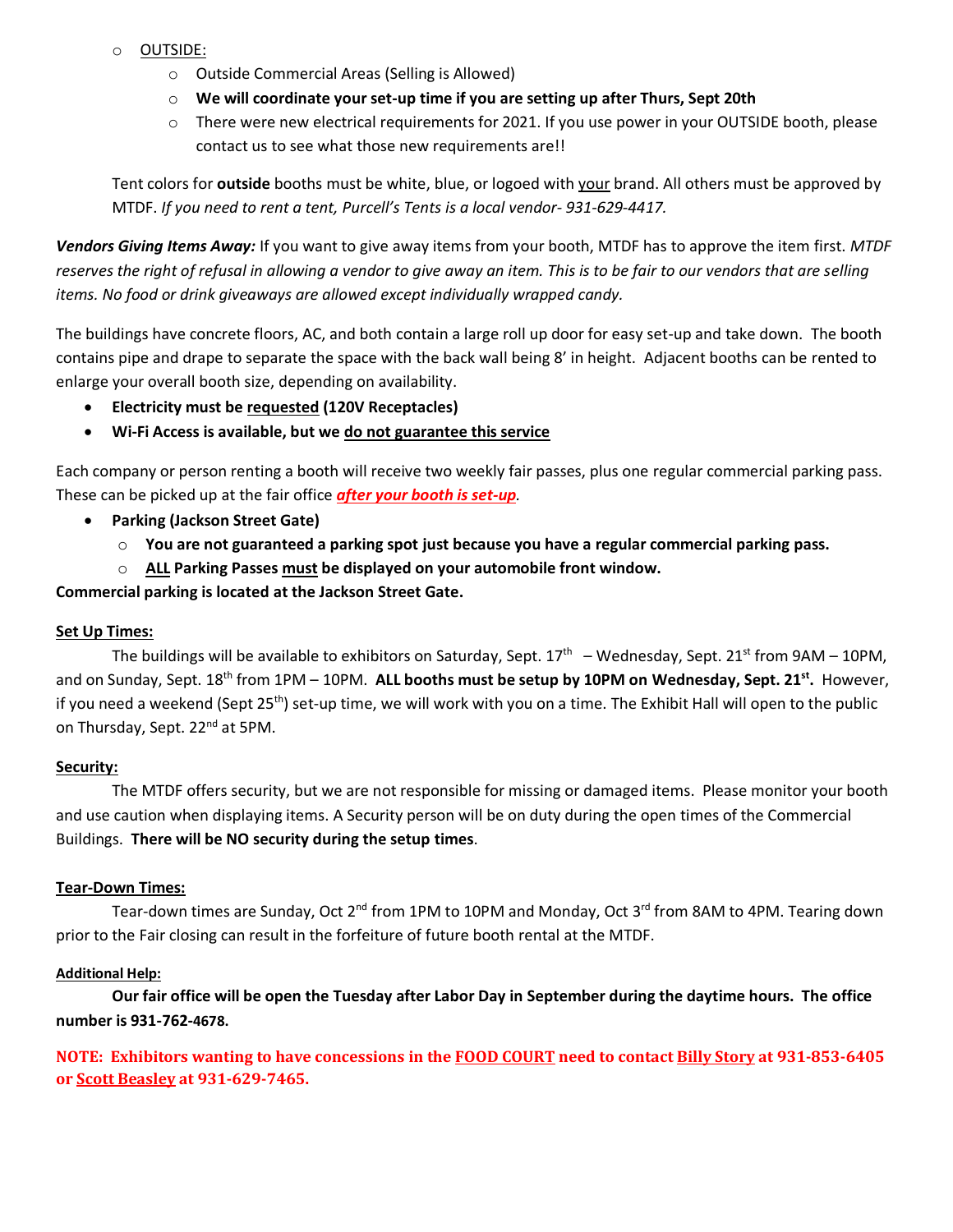*We are very excited about this year's Fair. A 10-day Fair is new for all of us. We ask for your patience as we work out the logistics of it all!!… Please join us at the MTDF to make it the BEST YET!!* 

*Jason Weaver & Maria Santini (Co-Chairman). Contact us @ mtdfmarketing@gmail.com*

## *The 2022 Fair Chairman of Operations is Tad Keaton*

### MTDF 2022 Events: \* at Old Crockett Theatre.

| Friday, Sept $23^{rd}$ - MotoX                                  | Tuesday, Sept 27 <sup>th</sup> - Junk Car Jump n' Run        |
|-----------------------------------------------------------------|--------------------------------------------------------------|
| Saturday, Sept 24 <sup>th</sup> - *Fairest of the Fair Pageants | Wednesday, Sept 28th-Midget Wrestling                        |
| Saturday, Sept 24th Tuff Truck Event                            | Wednesday, Sept 28 <sup>th</sup> - Giveaway (alternate date) |
| Sunday, Sept $25th$ - *Fairest of the Fair Pageants             | Thursday, Sept 29th- Demo Derby                              |
| Sunday, Sept $25th$ – Giveaway (weather permitting)             | Friday, Sept $30th - M TDF$ Concert Series: Granger Smith    |
| Monday, Sept $26^h$ – Junk Car Jump n' Run                      | Saturday, Oct 1 <sup>st</sup> - Truck & Tractor Pull         |